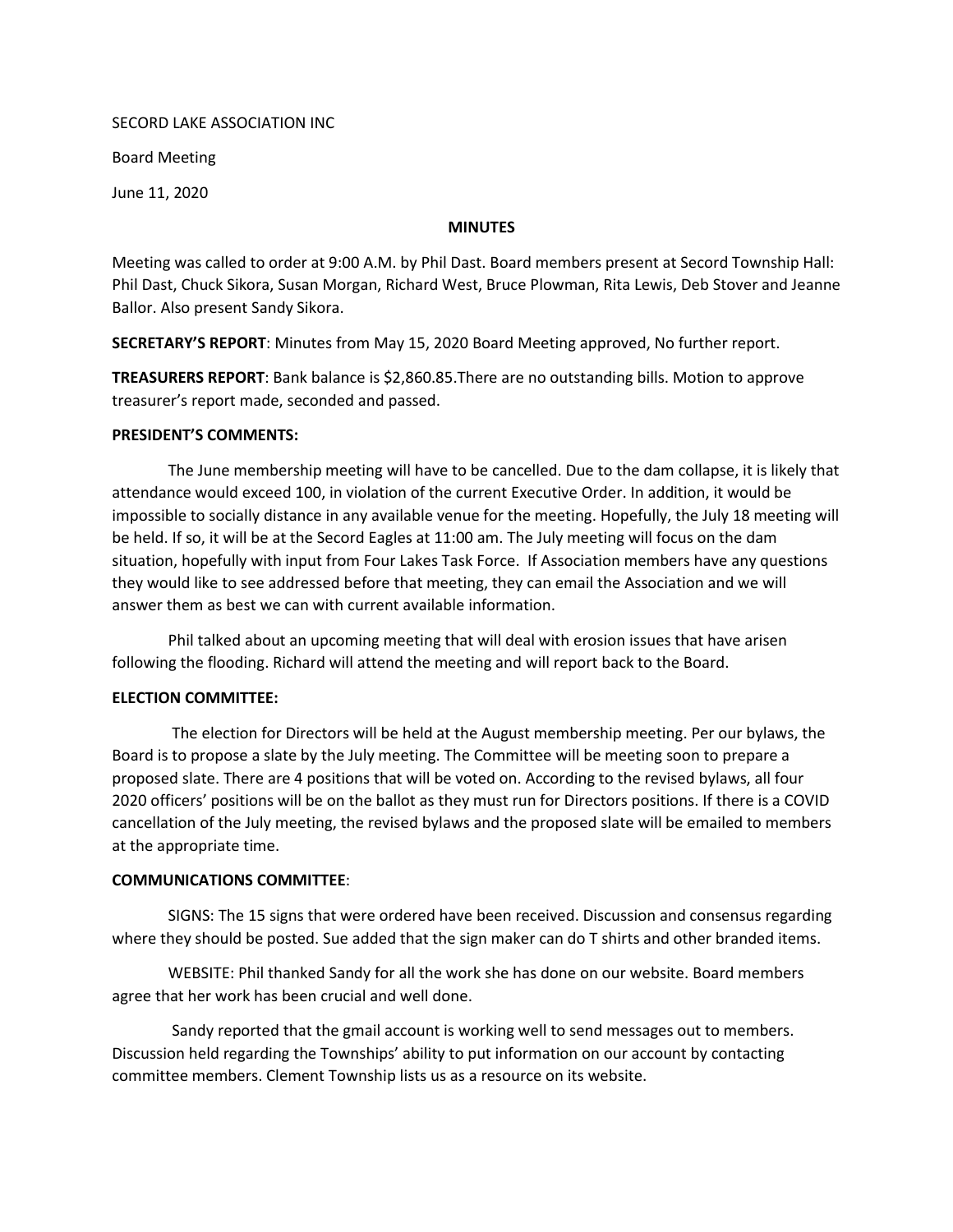Deb brought up that Secord Township is proposing an ordinance prohibiting contractors from blowing leaves into the lake, as it is believed that this is toxic to the water. The ordinance would impose fines on contractors who do this. Deb suggested that the Association take a public stance on this. It was agreed that she will bring a copy of the ordinance when it is adopted, and the Board will consider it at that time.

# MEMBERSHIP COMMITTEE:

The membership list has missing information for a few members. Jeanne has original membership applications and will compare those to see if missing information is available. If not, the committee will try to contact the members to update the list.

About 25% of our members have not paid 2020 dues yet. There will be further reminders sent.

#### FOUR LAKES TASK FORCE:

Phil talked about an upcoming presentation regarding post-flood erosion. Richard will attend the meeting and report back.

The only Secord dam inspection that has been completed to date was by the Army Corps of Engineers. This inspection was only for imminent safety issues, primarily erosion issues. The forensic inspections and State and federal investigations have not been done. No repairs have begun, as Boyce will not allow anyone onto dam property.

General discussion held regarding the future of the 4 dam communities and the Secord community in particular. It was noted that some Secord property owners would like to separate from the FLTF and try to get Secord dam repaired as a single dam. The frustration of people on our lake is completely understandable. We all want to be able to enjoy our lake. Because it's only been 3 weeks since the flooding, however, patience is important. People at all levels of government, from lake associations to the Task Force to Midland and Gladwin Counties to the federal agencies, are working on a way forward every day At this time, there are many questions but few answers. The Association will continue its effort to keep our membership apprised of any new information. In future membership meetings, we will have programs and speakers that can advise of progress and future plans.

The Board also reviewed the history of the efforts of FLTF to accomplish all the legal steps necessary for purchase of the 4 dams to date was reviewed, noting that it took \$300,000 and over a year to reach the point of the 307 lake level Order. Then it took more time and substantial money to establish the Special Assessment District (SAD).

Since both the Order and the SAD apply to the 4 lakes as a unit, obtaining a lake level order and establishing a SAD just for Secord would most likely require starting over, spending time and money that have already been spent. In addition, there are government-ordered inspections yet to be done, meaning that there is no data on which to chart a definitive path forward. Deciding at this point in time to start over would seem at best premature. Political pressure to complete the inspections in a timely manner can be more effective if applied by the 4 lakes together. Moreover, obtaining the Secord Dam property from Boyce separate from the other dams seems improbable, at least until more information is available.